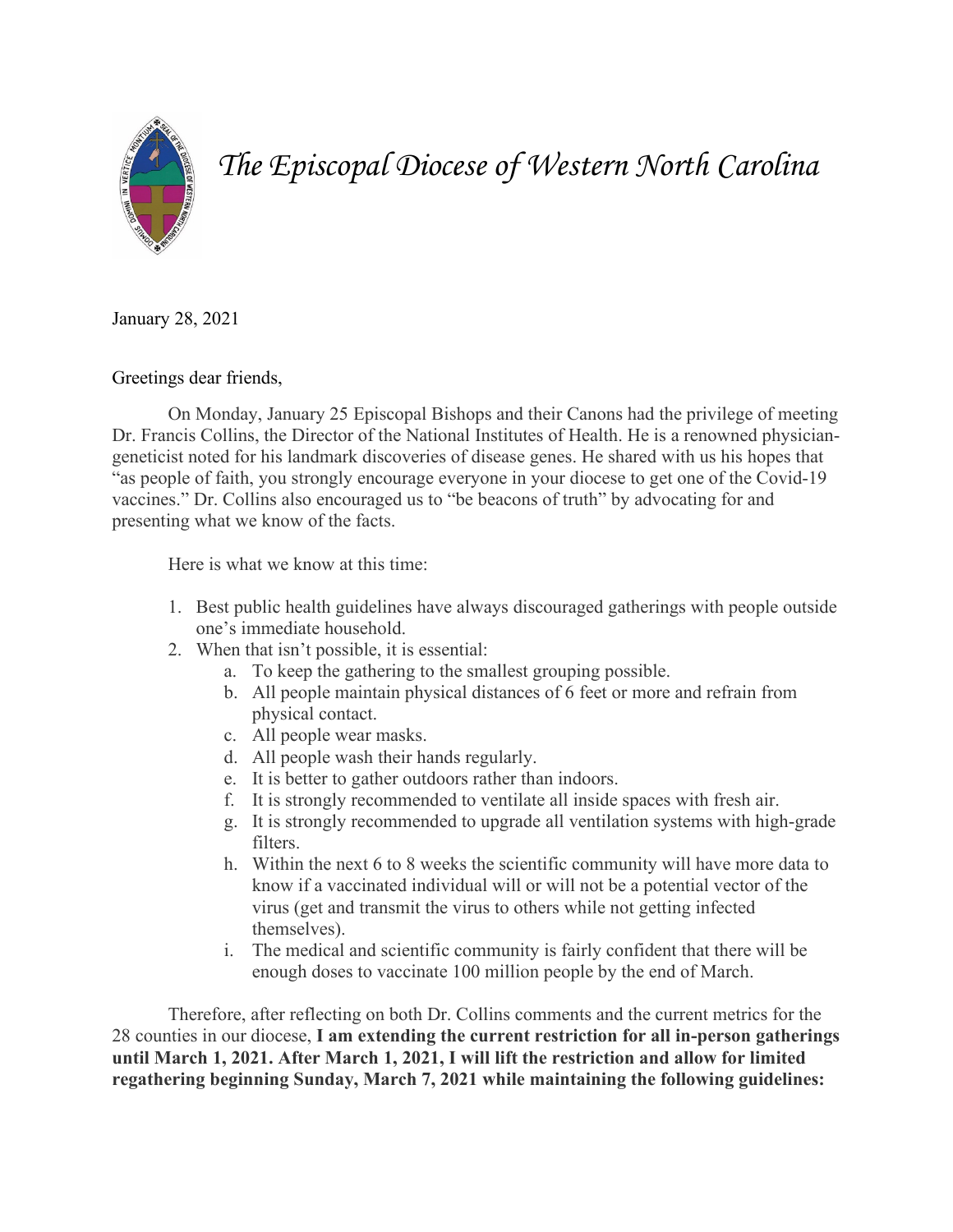- 1. Indoor gathering capacity will be increased to 25 people only in a single confined space, as long as this capacity simultaneously meets the physical distancing requirement below (see #4). If you are not able to meet the distancing requirement, then you must reduce capacity to satisfy that condition.
- 2. Outdoor gatherings may also be offered with no more than 50 people at a gathering.
- 3. For all indoor and outdoor gatherings, all people must wear masks.
- 4. For all indoor and outdoor gatherings, all family groups and individuals m*ust be adequately spaced apart at least 6 feet or more. If your space does not adequately allow for 6 feet of physical distancing for every individual or household group, then you can only allow the number of people your particular space will safely accommodate.*

I know that our current situation remains hard for everyone. Personally I, too, would like to regather for worship, prayer, fellowship, and Holy Communion. But above my own personal wishes, I take my responsibility as the pastor for the diocese seriously and want to provide the most comprehensive care for all. As a result, I have wrestled on how to make the best decision for the whole diocese.

My hope had been to return to in-person worship sometime in February. However, after several conversations with local doctors and public health experts, the scientific metrics are still too high in Western North Carolina. While new cases are trending downward from the New Year's Eve peak, the 14 day rolling average for over-all percentage of positive Covid-19 tests is, at this time, greater than 10%. Furthermore, as of January 26, we have vaccinated slightly less than 1% of the population in WNC.

I also believe Good News is on the horizon. In anticipation of increased vaccinations over the next six weeks, additional scientific data about the efficacy of the vaccines in reducing spread, and the hope of a continued declining trend of average percent positive Covid-19 tests, I am truly hopeful that we will be in a better position to offer limited in-person worship in March.

Additionally, I continue to trust clergy and parish leaders to discern what is best for their context. Please know that I will continue to seek the guidance from public health advisors and closely monitor the situation to determine when any additional changes to our guidelines are warranted. Many of you have reached out to me about where clergy fall in the categories for receiving the vaccine. At this time, the Secretary of Health in the State of North Carolina has not determined the general clergy population as essential workers. I am working to petition the state to consider clergy as essential workers. I will keep you apprised of this particular item as I learn more.

I am also aware of the proximity of Ash Wednesday and the anxiety many clergy feel as we approach another Lent under this pandemic. In response, I have consulted with some of my fellow bishops to learn from them ideas about Ash Wednesday. I offer the following recommendations based on the reflections shared among bishops.